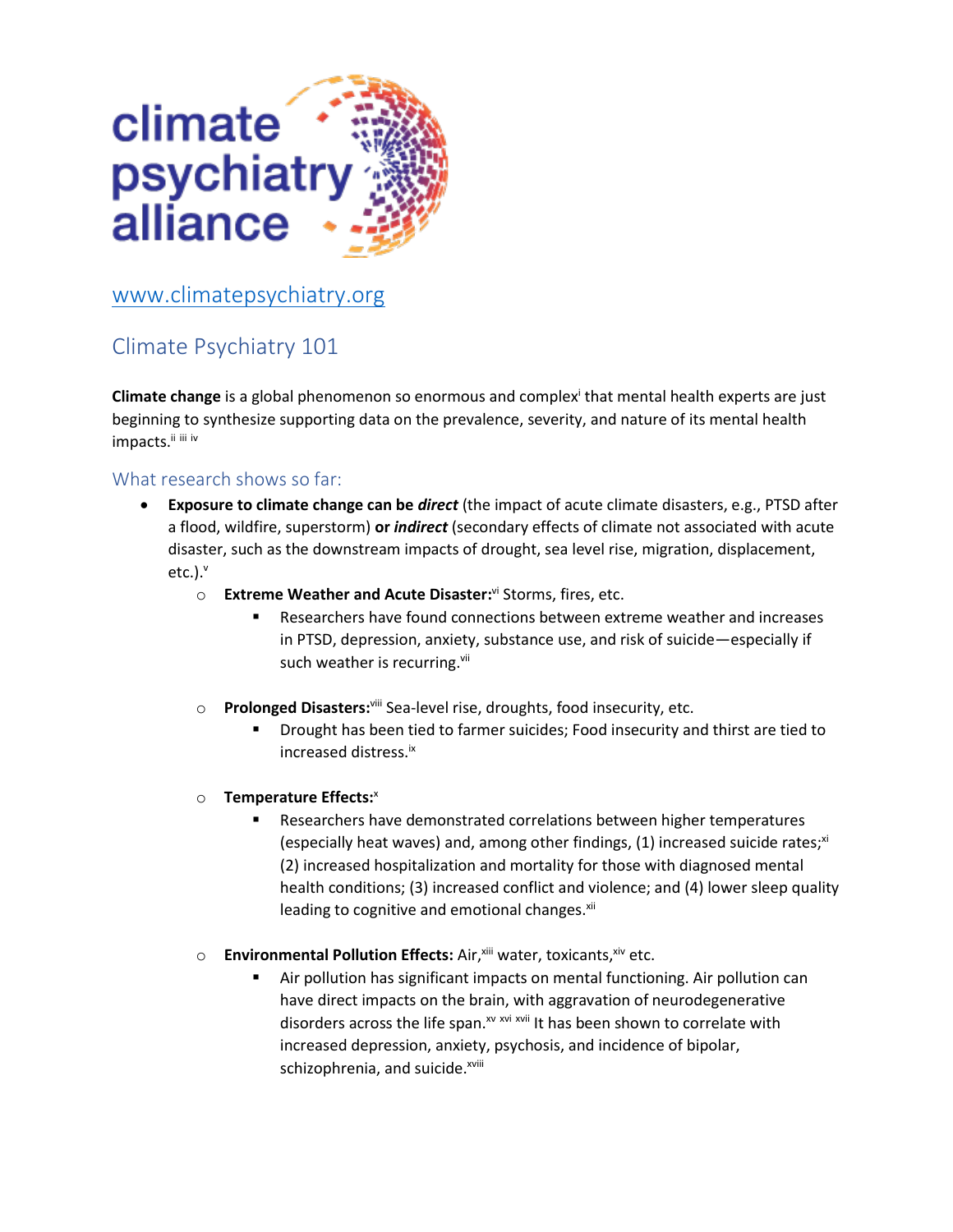- **Psychological responses**<sup>xix</sup> **can be** *anticipatory*<sup>*xx*</sup> (pre-traumatic stress arising from exposure to climate-associated difficulties, e.g., an IPCC report, media, general awareness); *ongoingxxi* (e.g., experiencing prolonged slow disasters, witnessing endangered species disappear); **or** *late onset*  (where symptoms can emerge in a delayed timeframe).
	- o **Trauma** related to climate change can be *acute* (surviving Hurricane Katrina), *chronicxxii* (withstanding years of western drought), or *delayed*.
	- o **Emotional Experiences and Stress Reactions** range from anxiety, depression, and a sense of being overwhelmed to the point of denial, disavowal, and avoidance<sup>xxiii</sup>—each influencing how people make decisions and behave.
	- o New emotion-terms have been coined—such as **climate anxiety**, **environmental**   $m$ elancholia,  $x_i \vee p$  ecological grief,  $x \vee p$  climate denial, pre-traumatic stress, and solastalgia<sup>xxvi</sup>—to describe these unique, non-pathological responses.
- **Climate change's mental health impacts are** *additive, xxvii* **multipliers of existing difficulties.** Those with preexisting mental health issues, substance abuse histories, and medical disabilities will be more at risk<sup>xxviii</sup> of experiencing further development of mental health conditions.
- Vulnerable populations<sup>xxix</sup>—notably low-income; BIPOC; homeless;<sup>xxx</sup> pregnant; those with co**occurring medical conditions, including the mentally ill; elderly; and impoverished**xxxi **populations,** xxxii **both domestically and internationally—carry a greater burden of risk**. xxxiii
	- o **Heightened Exposure Risk:**xxxiv Poverty;xxxv landlessness; food insecurity; discrimination; and lack of access to power and resources all increase exposure to climate-change distress.
	- o **Intersections with Racism:**xxxvi As an example, Zhang et al., 2021 reports on recent research showing that, after Hurricane Katrina, "Black New Orleanians faced greater stress than their White counterparts, even after adjustment for demographics, parental status, evacuation timing, home damage and job status; income had no clear effect."xxxvii
	- o **Unequal Infrastructure Access:** Resources for prevention, response, and recovery to climate related disasters, along with needed mental health support infrastructures, are currently unequally distributed, with current distribution strongly favoring wealthier nations and populations.
	- o **Impacts of Displacement and Migration:** Research shows that by 2050 climate-related hardship in poorer parts of the globe is projected to lead to as many as 200 million refugees; Meanwhile, migration is correlated with an increase in depression, anxiety, and PTSD. xxxviii
- **Youth are especially hard-hit**xxxix **by climate change–mental health impacts.**
	- $\circ$  Some reasons include: (1) today's children will be alive for the worst consequences, (2) developmental traumatic stress is even more damaging than traumatic stress incurred in adulthood, leading to more long-term cascading consequences, (3) children suffer from indirect consequences such as the domestic abuse that occurs when families are in crisis, and (4) children are dependent on adults for providing a foundation of safety for secure psychological, emotional, intellectual and physical growth and development.<sup>xl</sup>
	- $\circ$  A 2021 global survey of 10,000 youth from ages 16-25 shows that more that 56% feel that "humanity is doomed."xli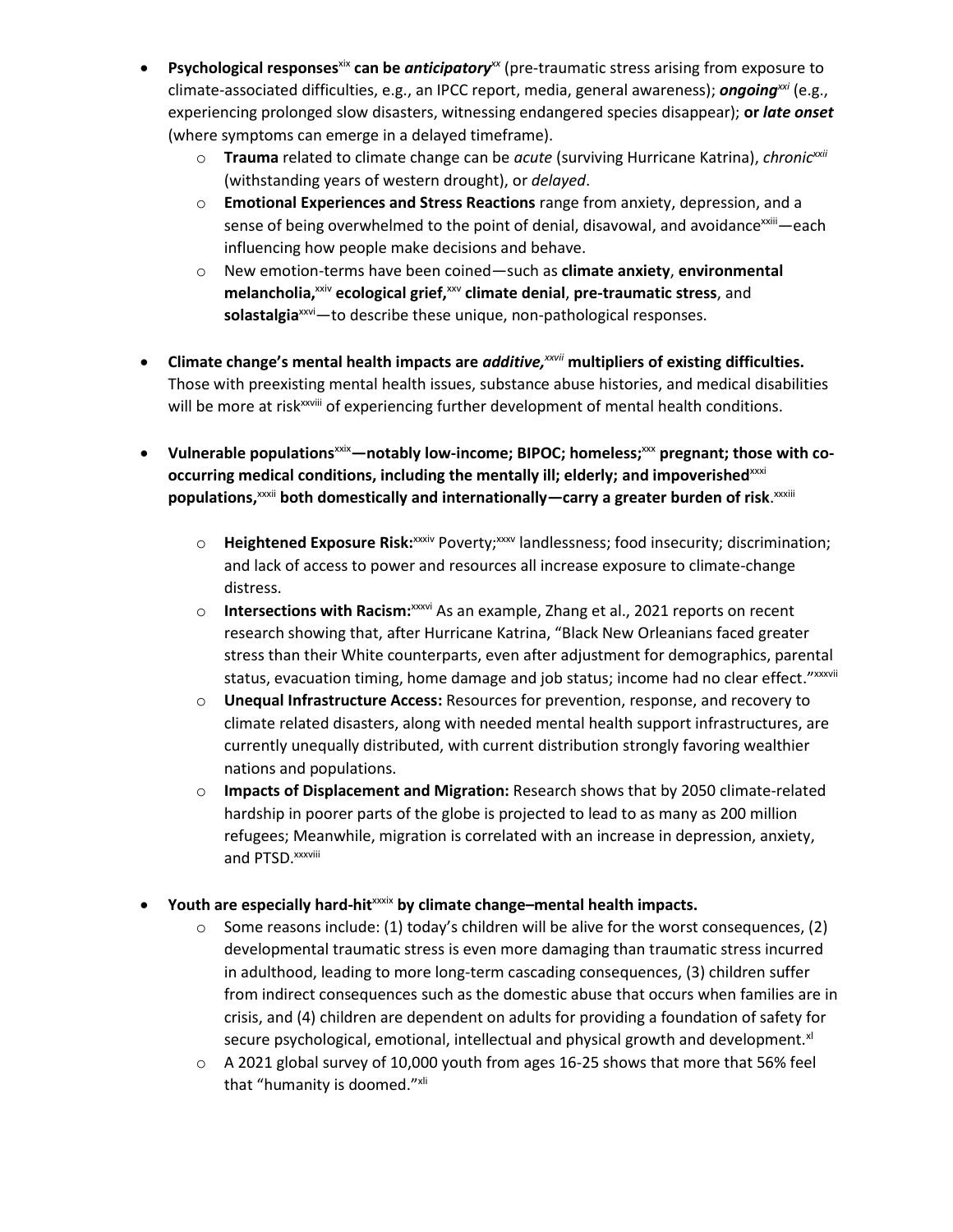- **Taking action,**xlii **both individually and collectively, can help mitigate negative mental health outcomes.**xliii
	- o **Individual action** has been shown to increase subjective wellbeing.<sup>xliv</sup>
	- o **Political and social action** to reduce climate change's physical impacts, everything from planting trees to enacting government legislation to restrict emissions, will also support better mental health outcomes. XIV Collective, engaged interactions are more powerful than individual, separate actions, because they contribute to societal tipping points that lead to essential changes.
	- o **Psychiatrists and mental health professionals can collaborate with a variety of partners** to manage the impacts of climate change and to prepare other people to manage climate change–mental health impacts.

As partners with Physicians for Social Responsibility, Climate Psychiatry Alliance's network of psychiatrists are available to collaborate with your efforts to address climate change.

Call upon us.

[info@climatepsychiatry.org](mailto:info@climatepsychiatry.org)

www.climatepsychiatry.org

iii

[https://spiral.imperial.ac.uk/bitstream/10044/1/88568/7/The%20impact%20of%20climate%20change%20on%20mental%20health%20and%20](https://spiral.imperial.ac.uk/bitstream/10044/1/88568/7/The%20impact%20of%20climate%20change%20on%20mental%20health%20and%20emotional%20wellbeing%20-%20current%20evidence%20and%20implications%20for%20policy%20and%20practice%20%281%29.pdf) [emotional%20wellbeing%20-%20current%20evidence%20and%20implications%20for%20policy%20and%20practice%20%281%29.pdf](https://spiral.imperial.ac.uk/bitstream/10044/1/88568/7/The%20impact%20of%20climate%20change%20on%20mental%20health%20and%20emotional%20wellbeing%20-%20current%20evidence%20and%20implications%20for%20policy%20and%20practice%20%281%29.pdf)

iv <https://ijmhs.biomedcentral.com/articles/10.1186/s13033-018-0210-6>

vi <https://www.climatepsychiatry.org/natural-disasters>

viii <https://www.climatepsychiatry.org/when-disasters-creep>

ix

[https://spiral.imperial.ac.uk/bitstream/10044/1/88568/7/The%20impact%20of%20climate%20change%20on%20mental%20health%20and%20](https://spiral.imperial.ac.uk/bitstream/10044/1/88568/7/The%20impact%20of%20climate%20change%20on%20mental%20health%20and%20emotional%20wellbeing%20-%20current%20evidence%20and%20implications%20for%20policy%20and%20practice%20%281%29.pdf) [emotional%20wellbeing%20-%20current%20evidence%20and%20implications%20for%20policy%20and%20practice%20%281%29.pdf](https://spiral.imperial.ac.uk/bitstream/10044/1/88568/7/The%20impact%20of%20climate%20change%20on%20mental%20health%20and%20emotional%20wellbeing%20-%20current%20evidence%20and%20implications%20for%20policy%20and%20practice%20%281%29.pdf)

i <https://doi.org/10.1038/s41558-018-0102-4>

ii <https://www.apa.org/news/press/releases/2017/03/mental-health-climate.pdf>

v<br><https://ijmhs.biomedcentral.com/articles/10.1186/s13033-018-0210-6>

vii

[https://spiral.imperial.ac.uk/bitstream/10044/1/88568/7/The%20impact%20of%20climate%20change%20on%20mental%20health%20and%20](https://spiral.imperial.ac.uk/bitstream/10044/1/88568/7/The%20impact%20of%20climate%20change%20on%20mental%20health%20and%20emotional%20wellbeing%20-%20current%20evidence%20and%20implications%20for%20policy%20and%20practice%20%281%29.pdf) [emotional%20wellbeing%20-%20current%20evidence%20and%20implications%20for%20policy%20and%20practice%20%281%29.pdf](https://spiral.imperial.ac.uk/bitstream/10044/1/88568/7/The%20impact%20of%20climate%20change%20on%20mental%20health%20and%20emotional%20wellbeing%20-%20current%20evidence%20and%20implications%20for%20policy%20and%20practice%20%281%29.pdf)

x <https://www.climatepsychiatry.org/extreme-heat>

xi <https://www.climatepsychiatry.org/suicide-and-heat>

xii

[https://spiral.imperial.ac.uk/bitstream/10044/1/88568/7/The%20impact%20of%20climate%20change%20on%20mental%20health%20and%20](https://spiral.imperial.ac.uk/bitstream/10044/1/88568/7/The%20impact%20of%20climate%20change%20on%20mental%20health%20and%20emotional%20wellbeing%20-%20current%20evidence%20and%20implications%20for%20policy%20and%20practice%20%281%29.pdf) [emotional%20wellbeing%20-%20current%20evidence%20and%20implications%20for%20policy%20and%20practice%20%281%29.pdf](https://spiral.imperial.ac.uk/bitstream/10044/1/88568/7/The%20impact%20of%20climate%20change%20on%20mental%20health%20and%20emotional%20wellbeing%20-%20current%20evidence%20and%20implications%20for%20policy%20and%20practice%20%281%29.pdf)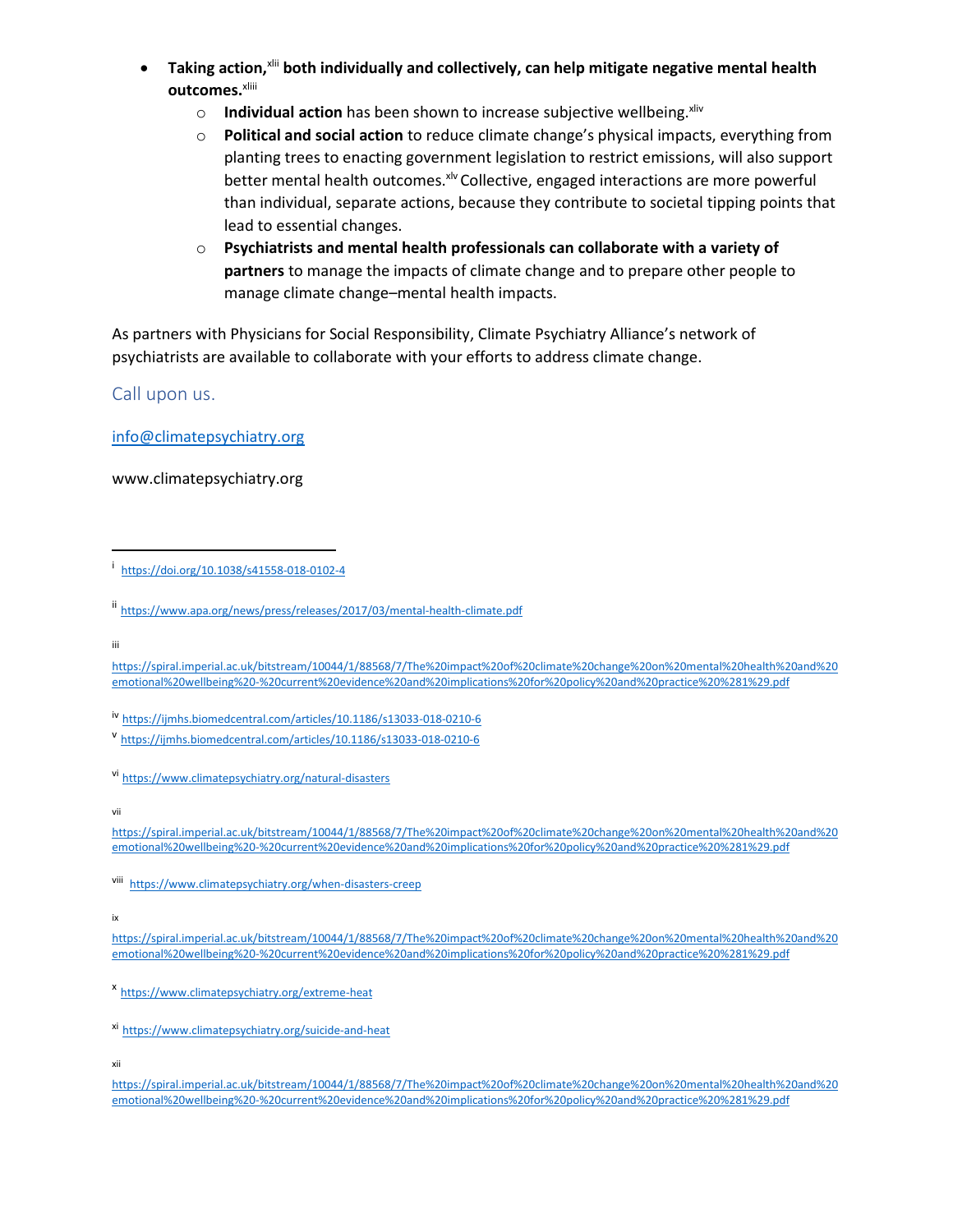xiii <https://www.climatepsychiatry.org/air-pollution>

xiv <https://www.climatepsychiatry.org/toxicant-exposure>

xv Hahad, O., Lelieveld, J., Birklein, F., Lieb, K., Daiber, A., & Münzel, T. (2020). Ambient air pollution increases the risk of cerebrovascular and neuropsychiatric disorders through induction of inflammation and oxidative stress. *International journal of molecular sciences*, *21*(12), 4306.

<sup>xvi</sup> Buoli, M., Grassi, S., Caldiroli, A., Carnevali, G. S., Mucci, F., Iodice, S., ... & Bollati, V. (2018). Is there a link between air pollution and mental disorders?. *Environment international*, *118*, 154-168.

xvii Calderón-Garcidueñas, L., Calderón-Garcidueñas, A., Torres-Jardón, R., Avila-Ramírez, J., Kulesza, R. J., & Angiulli, A. D. (2015). Air pollution and your brain: what do you need to know right now. *Primary health care research & development*, *16*(4), 329-345.

xviii

[https://spiral.imperial.ac.uk/bitstream/10044/1/88568/7/The%20impact%20of%20climate%20change%20on%20mental%20health%20and%20](https://spiral.imperial.ac.uk/bitstream/10044/1/88568/7/The%20impact%20of%20climate%20change%20on%20mental%20health%20and%20emotional%20wellbeing%20-%20current%20evidence%20and%20implications%20for%20policy%20and%20practice%20%281%29.pdf) [emotional%20wellbeing%20-%20current%20evidence%20and%20implications%20for%20policy%20and%20practice%20%281%29.pdf](https://spiral.imperial.ac.uk/bitstream/10044/1/88568/7/The%20impact%20of%20climate%20change%20on%20mental%20health%20and%20emotional%20wellbeing%20-%20current%20evidence%20and%20implications%20for%20policy%20and%20practice%20%281%29.pdf)

- xix [https://www.ted.com/talks/britt\\_wray\\_how\\_climate\\_change\\_affects\\_your\\_mental\\_health/transcript](https://www.ted.com/talks/britt_wray_how_climate_change_affects_your_mental_health/transcript)
- xx <https://doi.org/10.1192/bjb.2021.18>
- xxi <https://www.climatepsychiatry.org/missing-home>
- xxii <https://www.climatepsychiatry.org/psychic-impacts>
- xxiii <https://www.climatepsychiatry.org/psychic-defenses>
- xxiv <https://reneelertzman.com/book/>
- xxv <https://uwosh.edu/sirt/wp-content/uploads/sites/86/2020/04/Cunsolo-and-Ellis-2018.pdf>
- xxvi <https://www.bbc.com/future/article/20151030-have-you-ever-felt-solastalgia>
- xxvii <https://www.climatepsychiatry.org/vulnerable-populations2>
- xxviii <https://doi.org/10.3390/ijerph18041487>
- xxix <https://www.climatepsychiatry.org/vulnerable-populations>
- xxx [https://www.thelancet.com/journals/lancet/article/PIIS0140-6736\(21\)00834-5/fulltext](https://www.thelancet.com/journals/lancet/article/PIIS0140-6736(21)00834-5/fulltext)
- xxxi <https://unfccc.int/resource/docs/publications/impacts.pdf>
- xxxii <https://gain.nd.edu/our-work/country-index/>
- xxxiii <https://ijmhs.biomedcentral.com/articles/10.1186/s13033-018-0210-6>
- xxxiv <https://www.climatepsychiatry.org/social-determinants>
- xxxv <https://www.nytimes.com/2021/09/02/nyregion/nyc-basement-apartments-flooding.html>
- xxxvi <https://www.psychiatrictimes.com/view/tangled-roots-racism-climate-change>
- xxxvii <https://doi.org/10.1192/bjb.2021.26>